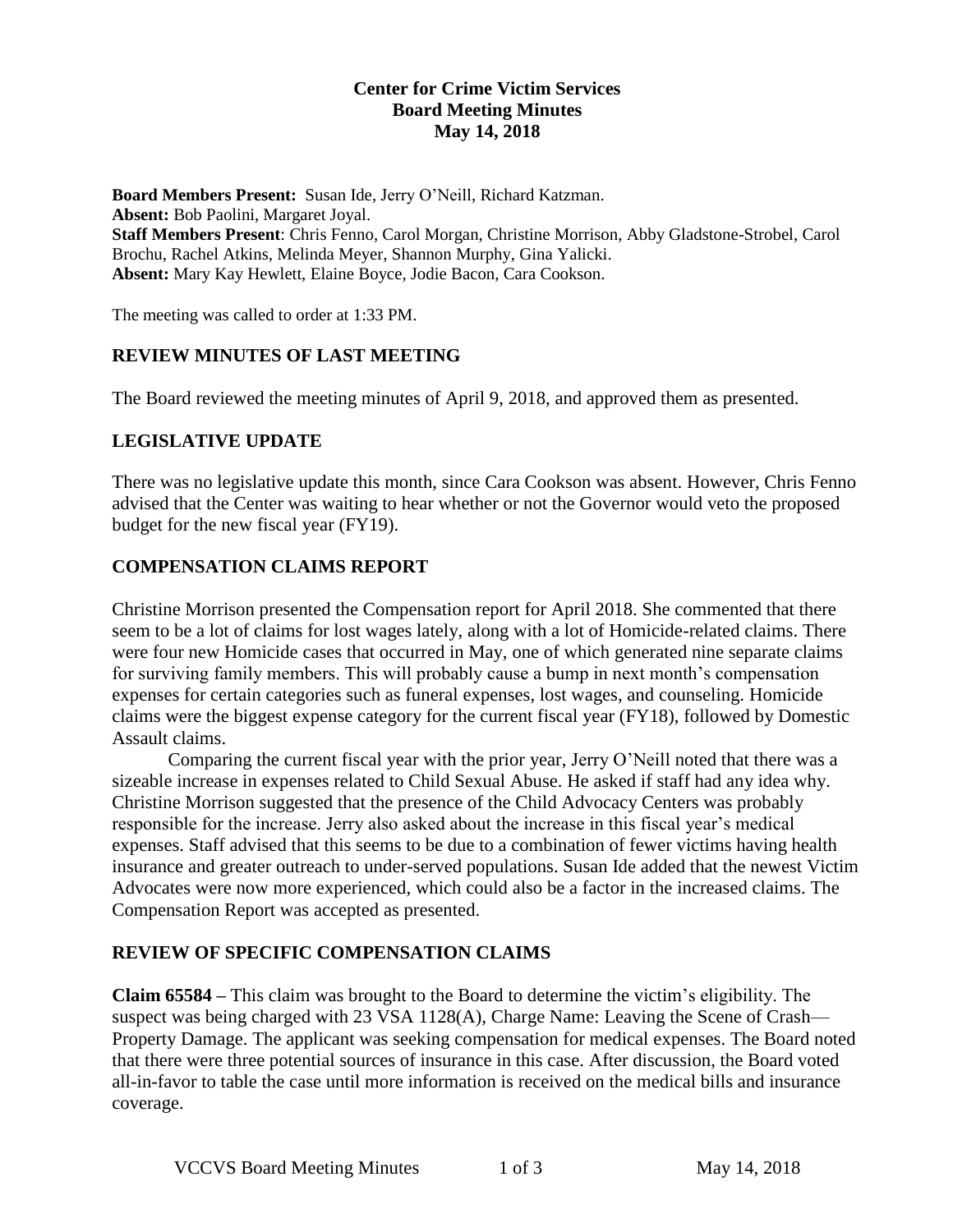#### **RESTITUTION UNIT REPORT**

Elaine Boyce and Michelle Pelletier were absent. Shannon Murphy and Gina Yalicki reported on the Restitution Unit (RU) for April 2018. A total of 94 restitution judgement orders (RJOs) were received in April, and 429 payments were issued to victims. 116 files were paid-in-full, and 2 files were closed because of offenders being deceased. About \$39,000 of collected restitution was sent to the state's Unclaimed Property office in April, due to either lack of a valid address or lack of response from the victims. Shannon and Gina explained that before a crime victim can be paid by the RU, the victim needs to notarize and return a signed affidavit. The RU staff make two attempts to reach each victim, but aren't always successful in getting a response. A new Collections Case Manager had been hired and was due to start on June 4<sup>th</sup>. The Restitution Unit Report was accepted as presented.

#### **FINANCIAL REPORT**

Carol Brochu presented the Financial Report through April 2018. She commented that revenues into all three of the Center's special funds (Compensation, Restitution, and the DV/SV Fund) had been performing better than anticipated. Carol did have concerns about the Compensation Fund. She explained that although that fund's balance looked relatively good in April's report, this was misleading because about \$115K was paid out in sub-grants that were issued after the current report was run. The Center will not issue any sub-grant payments in May or June, so after our May revenues come in, we'll have a better idea of how our budget stands.

Carol is monitoring the Compensation Fund closely as the fiscal year ends, to make sure CCVS gets as much federal reimbursement as possible. The federal reimbursement of 60% depends on how much of the Center's state special funds are used that fiscal year. The Center has a 3-year spending authority on our federal funds and Carol factors that in, and can fund compensation expenses with federal dollars if needed. Each fiscal year's budget for the Center is based on a 3-year average of revenues and the prior-year's expenses.

Carol noted that the federal VOCA Assistance grant is the one that had a large increase, however those funds cannot be used to pay compensation claims. The Center does get to use 5% of that grant for administration purposes, which will take some pressure off our state dollars. The Financial Report was accepted as presented.

### **CENTER UPDATE**

Chris Fenno passed around the new guide to Vermont's Parallel Justice process, and advised that the guide will be posted on the Center's website once finalized.

Chris updated the Board on federal audits by the Office of the Inspector General (OIG) and the Office of Victim Services (OVC). These offices audit every state's use of federal VOCA funds to ensure good stewardship of the funds. The OIG had found issues with some of the Center's subrecipients' reporting of "match" items. To address that finding, Carol Brochu has added three questions to the checklist that subrecipients sign regarding those match items. Chris Fenno added that the Center will now add site visits and risk assessments for subgrants that we make to other state agencies, as well.

The Board discussed requirements of the state's Open Meeting Law. The Center has always posted public notice of Board meeting dates via the state's Dept. of Libraries. Going forward, the meeting dates will also be posted on the Center's website, along with the meeting minutes.

Jerry O'Neill advised that in future, it must be asked if any members of the public are present, and if so, the meeting minutes shall record the names of any public in attendance. It was noted that visitors can be asked to sign-in for the record, but that such signing-in is not required.

VCCVS Board Meeting Minutes 2 of 3 May 14, 2018